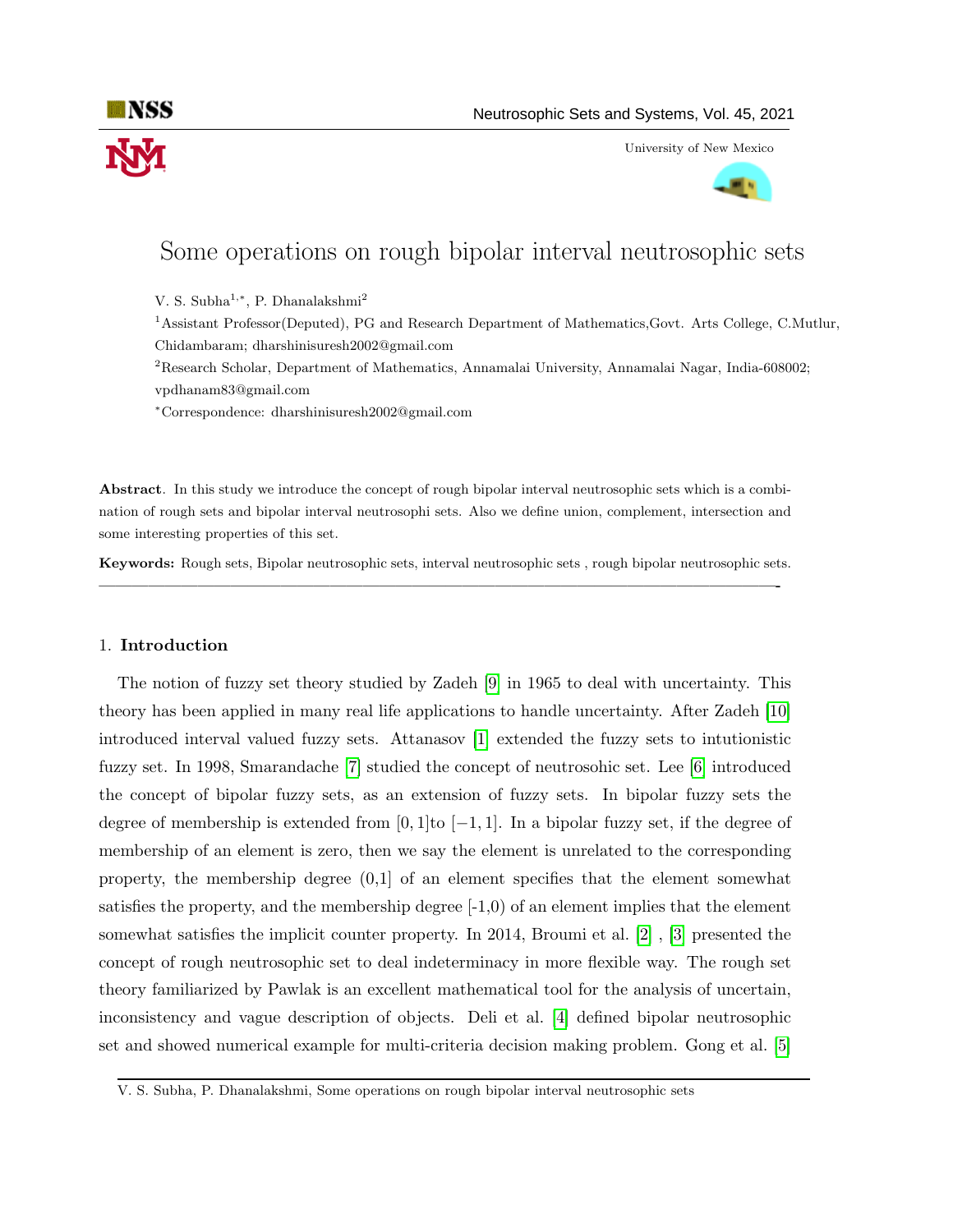introduced interval valued rough fuzzy set. Subha et al. [\[8\]](#page-6-10) applied interval valued rough fuzzy sets in many real life applications.

### 2. Preliminaries

For basic concepts related to this paper refer  $[1], [2], [3], [4], [5], [6], [7], [9]$  $[1], [2], [3], [4], [5], [6], [7], [9]$  $[1], [2], [3], [4], [5], [6], [7], [9]$  $[1], [2], [3], [4], [5], [6], [7], [9]$  $[1], [2], [3], [4], [5], [6], [7], [9]$  $[1], [2], [3], [4], [5], [6], [7], [9]$  $[1], [2], [3], [4], [5], [6], [7], [9]$  $[1], [2], [3], [4], [5], [6], [7], [9]$  $[1], [2], [3], [4], [5], [6], [7], [9]$  $[1], [2], [3], [4], [5], [6], [7], [9]$  $[1], [2], [3], [4], [5], [6], [7], [9]$  $[1], [2], [3], [4], [5], [6], [7], [9]$  $[1], [2], [3], [4], [5], [6], [7], [9]$  $[1], [2], [3], [4], [5], [6], [7], [9]$  $[1], [2], [3], [4], [5], [6], [7], [9]$ ,  $[10].$  $[10].$ 

#### 3. Rough Bipolar Interval Neutrosophic sets

Let  $H$  be the universe and  $R$  be an equivalence relation on  $H$ . Let  $I$  be a bipolar interval neutrosophic set in H. Then the lower and upper approximation of I in  $(H, R)$  is defined by  $L(I) = \{ \langle x, L(a_I^p \rangle)\}$  $\binom{p}{I}$ ,  $L(b_I^p)$  $\binom{p}{I}$ ,  $L(c_I^p)$  $\{H_I^p, L(a_I^n), L(b_I^n), L(c_I^n)\}\,$ ,  $x \in H$  $U(I) = \{ \langle x, U(a_I^p \rangle)\}$  $_l^p$ ),  $U(b_l^p)$  $_l^p$ ),  $U(c_l^p)$  $\{U(a_I^n), U(b_I^n), U(c_I^n)\}, x \in H\}$ where  $L(a_I^p)$  $\bigcap_{I}^{p}(x) = \bigcap$  $z \in [x]_R$  $a^p(z)$ ,  $L(b_I^p)$  $\binom{p}{I}(x) = \bigvee$  $z \in [x]_R$  $b^p(z)$ ,  $L(c_I^p)$  $\binom{p}{I}(x) = \bigvee$  $z\in[x]_R$  $c^p(z)$  $L(a_I^n)(x) = \bigwedge$  $z\in[x]_R$  $a^n(z)$ ,  $L(b_l^n)(x) = \forall$  $z\in[x]_R$  $b^n(z)$ ,  $L(c_l^n)(x) = \forall$  $z \in [x]_R$  $c^n(z)$  $U(a_I^p)$  $\binom{p}{I}(x) = \bigvee$  $z\in[x]_R$  $a^p(z)$ ,  $U(b_I^p)$  $\binom{p}{I}(x) = \bigwedge$  $z\in[x]_R$  $b^p(z)$ ,  $U(c_I^p)$  $\binom{p}{I}(x) = \bigwedge$  $z\in[x]_R$  $c^p(z)$  $U(a_I^n)(x) = \sqrt{2}$  $a^n(z)$ ,  $U(b_l^n)(x) = \Lambda$  $b^n(z)$ ,  $U(c_l^n)(x) = \Lambda$  $c^n(z)$  for all  $x \in H$ .

 $z\in[x]_R$  $z \in [x]_R$  $z \in [x]_R$ Then  $R(I) = (L(I), U(I))$  is called a rough bipolar interval neutrosophic set in  $(H, R)$ . Here  $L(I)$  and  $U(I)$  are also bipolar interval neutrosophic sets.

<span id="page-1-0"></span>**Example 3.1.** Let  $H = \{i, j, k, l, m\}$  be the universe. Let I be the bipolar interval neutrosophic set defined by,

 $i = ([0.60, 0.70], [0.40, 0.50], [0.10, 0.20], [-0.90, -0.80], [-0.70, -0.60], [-0.30, -0.20])$  $j = ([0.40, 0.50], [0.10, 0.20], [0.01, 0.20], [-0.70, -0.50], [-0.40, -0.30], [-0.80, -0.70])$  $k = ([0.50, 0.40], [0.10, 0.30], [0.60, 0.70], [-0.60, -0.50], [-0.30, -0.20], [-0.70, -0.60])$  $l = ( [0.65, 0.75], [0.58, 0.68], [0.51, 0.61], [-0.85, -0.75], [-0.81, -0.71], [-0.68, -0.58] )$  $m = ([0.81, 0.91], [0.62, 0.72], [0.34, 0.44], [-0.85, -0.75], [-0.65, -0.55], [-0.30, -0.20])$ Then the equivalence classes of H are defined by  $\{\{i, j, m\}, \{k, l\}\}\$ . The lower approximation of  $I$  is  $L(a_I^p)$  $I_I^p(x) = \{(i, [.40, .50]), (j, [.40, .50]), (k, [.50, .40]), (l, [.50, .40]), (m, [.40, .50])\}$  $L(b_I^p)$  $I_I^p(x) = \{(i, [.62, .72]), (j, [.62, .72]), (k, [.58, .68]), (l, [.58, .48]), (m, [.62, .72])\}$  $L(c_I^p)$  $I_I^p$  $(I_I) = \{(i, [.34, .44]), (j, [.34, .44]), (k, [.60, .70]), (l, [.60, .70]), (m, [.34, .44])\}$  $L(a_I^n)(x) =$  $\{(i, [-.90, -.80]),(j, [-.90, -.80]),(k, [-.85, -.75]),(l, [-.85, -.75]),(m, [-.90, -.80])\}$  $L(b_I^n)(x) =$  $\{(i, [-.40, -.30]), (i, [-.40, -.30]), (k, [-.30, -.20]), (l, [-.30, -.20]), (m, [-.40, -.30])\}$ 

 $L(c_I^n)(x) =$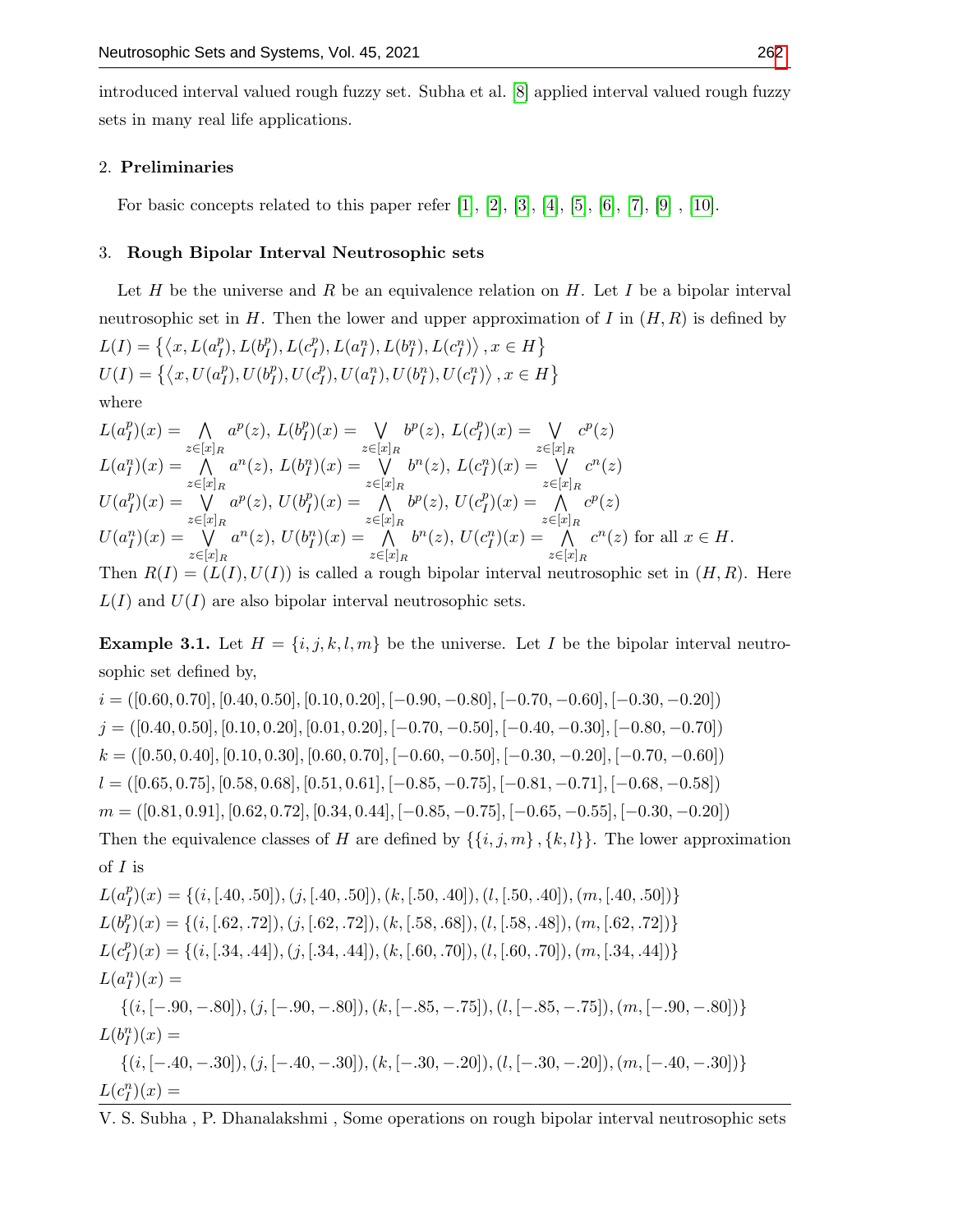$\{(i, [-.30, -.20]), (j, [-.30, -.20]), (k, [-.68, -.58]), (l, [-.68, -.58]), (m, [-.30, -.20])\}$ Also  $U(a_I^p)$  $I_I^p(x) = \{(i, [.81, .91]), (j, [.81, .91]), (k, [.65, .75]), (l, [.65, .75]), (m, [.81, .91])\}$  $U(b_T^p)$  $I_I^p(x) = \{(i, [.10, .20]), (j, [.10, .20]), (k, [.10, .30]), (l, [.10, .30]), (m, [.10, .20])\}$  $U(c_I^p)$  $\mathcal{I}_I^p(x) = \{(i, [.01, .20]), (j, [.01, .20]), (k, [.51, .61]), (l, [.51, .61]), (m, [.01, .20])\}$  $U(a_I^n)(x) =$  $\{(i, [-.70, -.50]), (i, [-.70, -.50]), (k, [-.60, -.50]), (l, [-.60, -.50]), (m, [-.70, -.50])\}$  $U(b_I^n)(x) =$  $\{(i, [-.70, -.60]), (j, [-.70, -.60]), (k, [-.81, -.71]), (l, [-.81, -.71]), (m, [-.70, -.60])\}$  $U(c_l^n)(x) =$  $\{(i, [-.80, -.70]),(i, [-.80, -.70]),(k, [-.70, -.60]),(l, [-.70, -.60]),(m, [-.80, -.70])\}$ 

<span id="page-2-0"></span>**Example 3.2.** Let  $H = \{p, q, r, s, t\}$  be the universe. Let j be the bipolar interval neutrosophic set defined by,

 $p = ([0.50, 0.60], [0.20, 0.30], [0.10, 0.20], [-0.80, -0.70], [-0.70, -0.50], [-0.30, -0.20])$  $q = ([0.30, 0.50], [0.10, 0.20], [0.03, 0.40], [-0.70, -0.60], [-0.50, -0.40], [-0.90, -0.80])$  $r = ([0.40, 0.30], [0.01, 0.30], [0.50, 0.40], [-0.70, -0.50], [-0.80, -0.60], [-0.70, -0.50])$  $s = ([0.71, 0.81], [0.52, 0.62], [0.44, 0.54], [-0.75, -0.65], [-0.45, -0.35], [-0.14, -0.01])$  $t = ([0.50, 0.60], [0.40, 0.50], [0.60, 0.80], [-0.85, -0.75], [-0.71, -0.61], [-0.58, -0.40])$ 

Then the equivalence classes of H are defined by  $\{\{p, q, t\}, \{r, s\}\}\$ . The lower approximation of  $I$  is

 $L(a_I^p)$  $I_I^p(x) = \{(p, [.30, .50]), (q, [.30, .50]), (r, [.40, .30]), (s, [.40, .30]), (t, [.30, .50])\}$  $L(b_I^p)$  $I_I^p(x) = \{(p, [.40, .50]), (q, [.40, .50]), (r, [.52, .62]), (s, [.52, .62]), (t, [.40, .50])\}$  $L(c_I^p)$  $I_I^p(x) = \{(p, [.60, .80]), (q, [.60, .80]), (r, [.50, .54]), (s, [.50, .54]), (t, [.60, .80])\}$  $L(a_I^n)(x) =$  $\{(p, [-.85, -.75]), (q, [-.84, -.75]), (r, [-.75, -.65]), (s, [-.75, -.65]), (t, [-.85, -.75])\}$  $L(b_I^n)(x) =$  $\{(p, [-.50, -.40]), (q, [-.50, -.40]), (r, [-.45, -.35]), (s, [-.45, -.35]), (m, [-.50, -.40])\}$  $L(c_l^n)(x) =$  $\{(p, [-.30, -.20]), (q, [-.30, -.20]), (r, [-.14, -.01]), (s, [-.14, -.01]), (t, [-.30, -.20])\}$ Also  $U(a_I^p)$  $I_I^p$  $( x ) = \{ (p, [.50, .60]), (q, [.50, .60]), (r, [.71, .81]), (s, [.71, .81]), (t, [.50, .60]) \}$  $U(b_T^p)$  $I_I^p(x) = \{(p, [.10, .20]), (q, [.10, .20]), (r, [.01, .30]), (s, [.01, .30]), (t, [.10, .20])\}$  $U(c_I^p)$  $\mathcal{I}_I^p(x) = \{(p, [.03, .20]), (q, [.03, .20]), (r, [.44, .40]), (s, [.44, .40]), (t, [.03, .20])\}$  $U(a_I^n)(x) =$  $\{(p, [-.70, -.60]), (q, [-.70, -.60]), (r, [-.70, -.50]), (s, [-.70, -.50]), (t, [-.70, -.60])\}$ 

V. S. Subha , P. Dhanalakshmi , Some operations on rough bipolar interval neutrosophic sets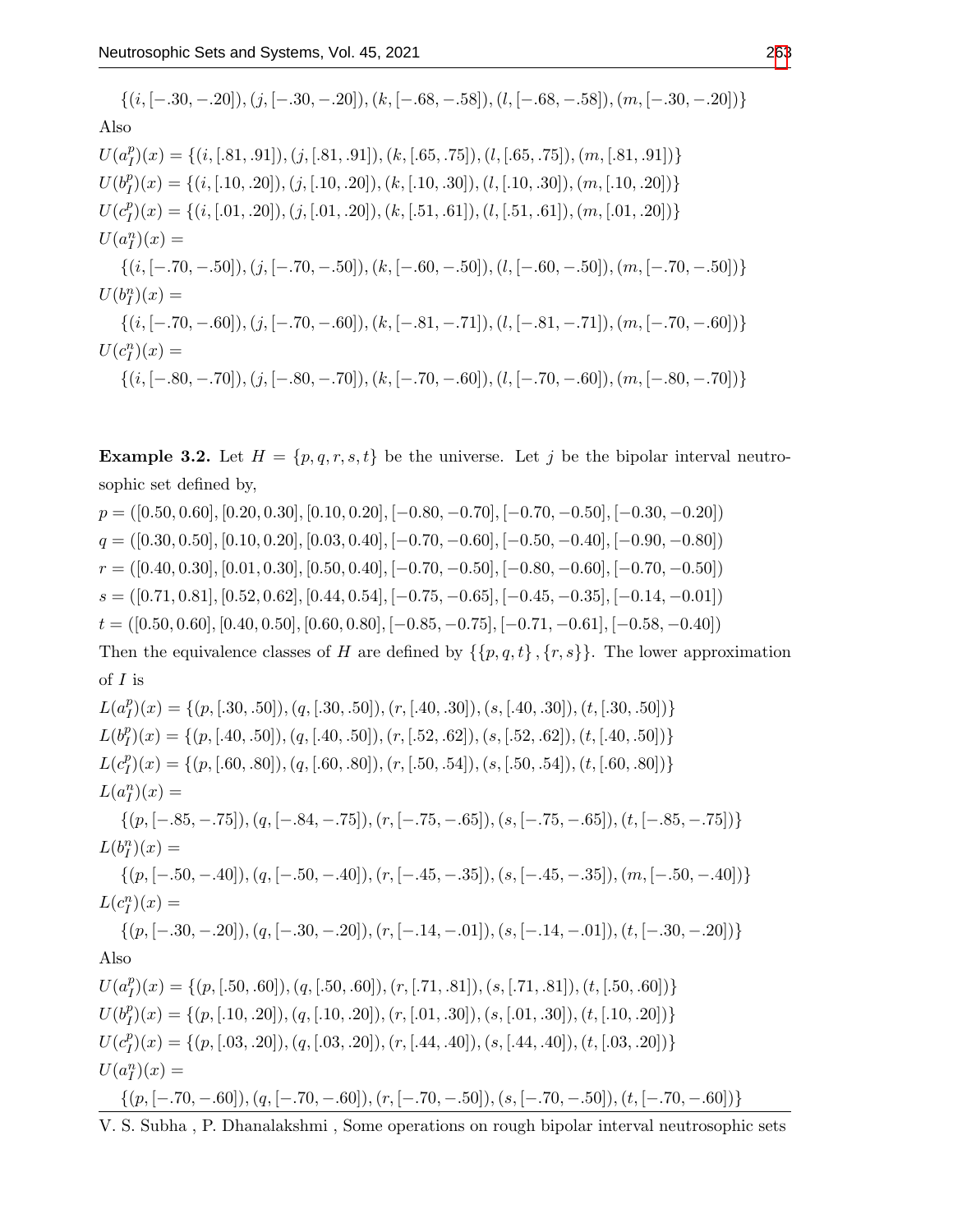$$
U(b_I^n)(x) =
$$
  
{ $(p, [-.71, -.61]), (q, [-.71, -.61]), (r, [-.80, -.60]), (s, [-.80, -.60]), (t, [-.71, -.61])}$   

$$
U(c_I^n)(x) =
$$
  
{ $(p, [-.90, -.80]), (q, [-.90, -.80]), (r, [-.70, -.50]), (s, [-.70, -.50]), (t, [-.90, -.80])}$ 

**Definition 3.3.** Let  $R(I)$  and  $R(J)$  be two rough bipolar interval neutrosophic sets. Then for all  $l \in H$   $R(I) \subseteq R(J) \Leftrightarrow L(a_l^p)$  $\binom{p}{I}(l) \leq U(a_j^p)$  $_{J}^{p})$  $(l)$ ,  $L(b_{I}^{p})$  $\binom{p}{I}(l) \leq U(b_j^p)$  $\binom{p}{J}(l)$ ,  $L(c_I^p)$  $_{I}^{p})(l) \geq$  $U(b^p)$  $U(f)(l)$  and  $L(a_I^n)(l) \ge U(a_J^n)(l)$ ,  $L(b_I^n)(l) \ge U(b_J^n)(l)$ ,  $L(c_I^n)(l) \le U(b_J^n)(l)$ .

**Definition 3.4.** Union of two rough bipolar interval neutrosophic sets  $R(I)$  and  $R(J)$ , is defined as

$$
L(I) \cup L(J)(l) = \max \left( L(a_I^p)(l), L(a_J^p)(l) \right), \frac{L(b_I^p)(l) + L(b_J^p)(l)}{2}, \min \left( L(c_I^p)(l), L(c_J^p)(l) \right),
$$
  
\n
$$
\min \left( L(a_I^n)(l), L(a_J^n)(l) \right), \frac{L(b_I^n)(l) + L(b_J^n)(l)}{2}, \max \left( L(c_I^n)(l), L(c_J^n)(l) \right)
$$
  
\n
$$
U(I) \cup U(J)(l) = \max \left( U(a_I^p)(l), U(a_J^p)(l) \right), \frac{U(b_I^p)(l) + U(b_J^n)(l)}{2}, \min \left( U(c_I^p)(l), U(c_J^p)(l) \right),
$$
  
\n
$$
\min \left( U(a_I^n)(l), U(a_J^n)(l) \right), \frac{U(b_I^n)(l) + U(b_J^n)(l)}{2}, \max \left( U(c_I^n)(l), U(c_J^n)(l) \right)
$$

for every  $l \in H$ .

Example 3.5. Consider two rough bipolar interval neutrosophic sets as in Example [3.1](#page-1-0) and [3.2](#page-2-0) then

$$
L(I) \cup L(J) = \begin{cases} i, [.40..50], [.51, .61], [.34, .44], [-.90, -.80], [-.45, -.35], [-.30, -.20] \\ j, [.40..50], [.51, .61], [.34, .44], [-.90, -.80], [-.45, -.35], [-.30, -.20] \\ k, [.50, .40], [.55, .65], [.50, .54], [-.85, -.75], [-.38, -.28], [-.14, -.01] \\ l, [.50, .40], [.55, .65], [.50, .54], [-.85, -.75], [-.38, -.28], [-.14, -.01] \\ m, [.40..50], [.51, .61], [.34, .44], [-.90, -.80], [-.45, -.35], [-.30, -.20] \end{cases}
$$

also

$$
U(I) \cup U(J) = \begin{cases} i, [.81, .91], [.10, .20], [.01, .20], [-.70, -.60], [-.71, -.61], [-.90, -.80] \\ j, [.81, .91], [.10, .20], [.01, .20], [-.70, -.60], [-.71, -.61], [-.90, -.80] \\ k, [.71, .81], [.16, .30], [.51, .61], [-.60, -.50], [-.81, -.66], [-.70, -.50] \\ n, [.81, .91], [.10, .20], [.01, .20], [-.70, -.60], [-.71, -.61], [-.90, -.80] \end{cases}
$$

**Definition 3.6.** Intersection of two rough bipolar interval neutrosophic sets  $I$  and  $J$ , is defined as

$$
L(I) \cap L(J)(l) = \min \left( L(a_I^p)(l), L(a_J^p)(l) \right), \frac{L(b_I^p)(l) + L(b_J^p)(l)}{2}, \max \left( L(c_I^p)(l), L(c_J^p)(l) \right),
$$
  
\n
$$
\max \left( L(a_I^n)(l), L(a_J^n)(l) \right), \frac{L(b_I^n)(l) + L(b_J^n)(l)}{2}, \min \left( L(c_I^n)(l), L(c_J^n)(l) \right)
$$
  
\n
$$
U(I) \cap U(J)(l) = \min \left( U(a_I^p)(l), U(a_J^p)(l) \right), \frac{U(b_I^p)(l) + U(b_J^p)(l)}{2}, \max \left( U(c_I^p)(l), U(c_J^p)(l) \right),
$$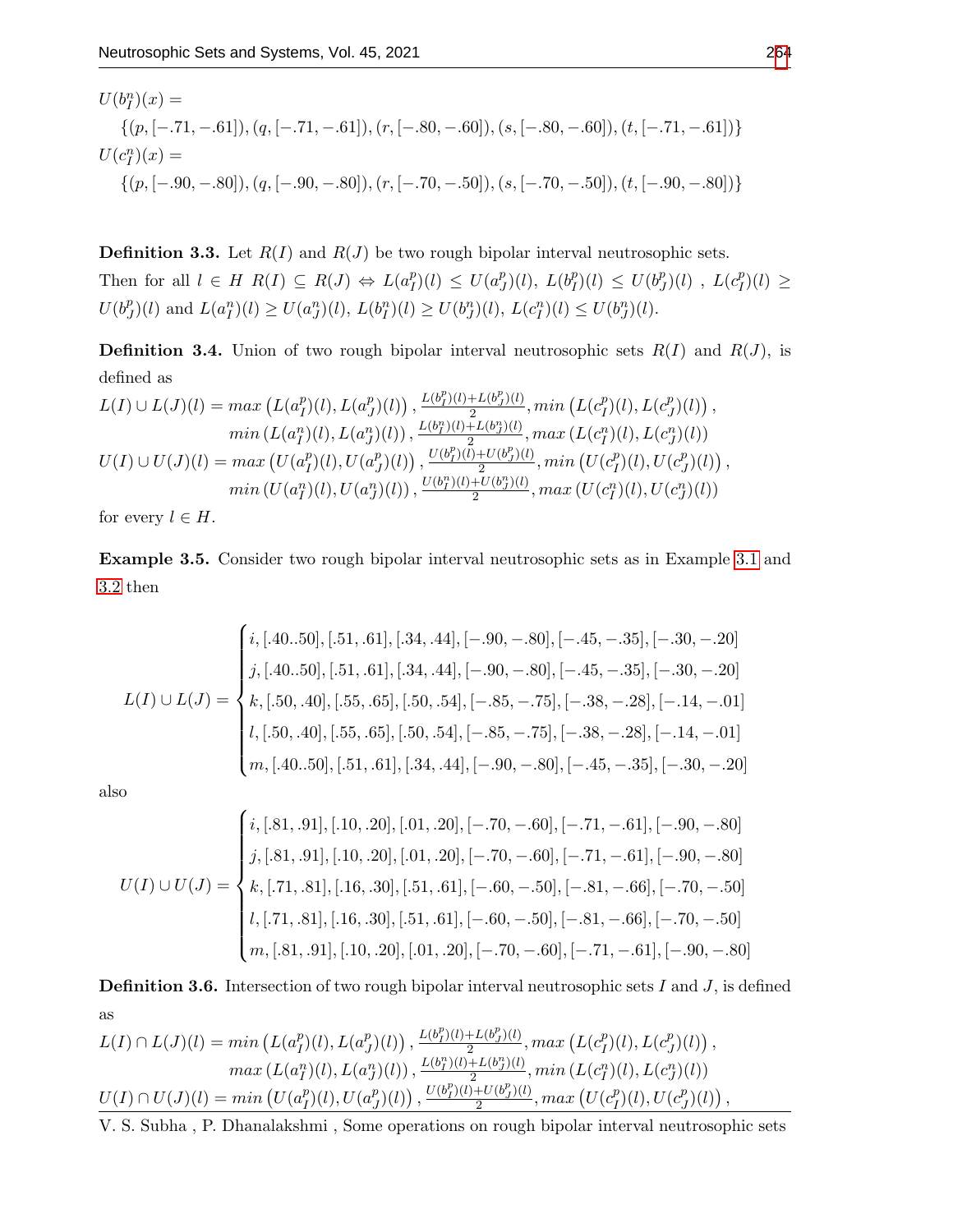$$
max(U(a_I^n)(l), U(a_J^n)(l)), \frac{U(b_I^n)(l) + U(b_J^n)(l)}{2}, min(U(c_I^n)(l), U(c_J^n)(l))
$$

for every  $l \in H$ .

Example 3.7. Consider two rough bipolar interval neutrosophic sets as in Example [3.1](#page-1-0) and [3.2](#page-2-0) then

$$
L(I) \cap L(J) = \begin{cases} i, [.30..50], [.51, .61], [.60, .80], [-.85, -.75], [-.45, -.35], [-.30, -.20] \\ j, [.30..50], [.51, .61], [.60, .80], [-.85, -.75], [-.45, -.35], [-.30, -.20] \\ k, [.40, .30], [.55, .65], [.60, .70], [-.75, -.65], [-.38, -.28], [-.68, -.58] \\ l, [.40, .30], [.55, .65], [.60, .70], [-.75, -.65], [-.38, -.28], [-.68, -.58] \\ m, [.30..50], [.51, .61], [.60, .80], [-.85, -.75], [-.45, -.35], [-.30, -.20] \end{cases}
$$

also

$$
U(I) \cap U(J) = \begin{cases} i, [.50, .60], [.10, .20], [.03, .20], [-.70, -.50], [-.71, -.61], [-.90, -.80] \\ j, [.50, .60], [.10, .20], [.03, .20], [-.70, -.50], [-.71, -.61], [-.90, -.80] \\ k, [.65, .75], [.14, .30], [.51, .61], [-.60, -.50], [-.81, -.66], [-.70, -.60] \\ n, [.50, .60], [.10, .20], [.03, .20], [-.70, -.50], [-.71, -.61], [-.90, -.80] \end{cases}
$$

**Definition 3.8.** The complement of a rough bipolar interval neutrosophic set  $R(I)$  is defined as  $R(I)^c = (L(I)^c, U(I)^c)$  where  $L(I)^c$  and  $U(I)^c$  are the lower and upper approximations of  $R(I)^c$ .

 $L(a_I^p)$  $\binom{p}{I}^c(l) = 1 - L(a_I^p)$  $\binom{p}{I}(l), L(b_I^p)$  $_{I}^{p})^{c}(l) = 1 - L(b_{I}^{p})$  $\binom{p}{I}(l)$  and  $L(c_I^p)$  $\binom{p}{I}^c(l) = 1 - L(c_I^p)$  $\binom{p}{I}(l)$  $L(a_I^n)^c(l) = -1 - L(a_I^n)$  $\binom{p}{I}(l), L(b_I^n)^c(l) = -1 - L(b_I^n)$  $I_I^p(l)$  and  $L(c_I^n)^c(l) = -1 - L(c_I^n)$  $_{I}^{p})(l).$ Also,  $U(a_I^p)$  $_{I}^{p})^{c}(l) = 1 - U(a_{I}^{p})$  $\binom{p}{I}(l), U(b_I^p)$  $_{I}^{p})^{c}(l) = 1 - U(b_{I}^{p})$  $\binom{p}{I}(l)$  and  $U(c_I^p)$  $\binom{p}{I}^c(l) = 1 - U(c_I^p)$  $\binom{p}{I}(l)$  $U(a_I^n)^c(l) = -1 - U(a_I^n)$  $U(I), U(b_I^n)^c(I) = -1 - U(b_I^n)$  $U(t_I^p)^c(l) = -1 - U(c_I^p)^c$  $_{I}^{p})(l).$ for all  $l \in H$ .

**Definition 3.9.** If  $R(I)$  and  $R(J)$  are two rough bipolar interval neutrosophic sets in H, then

(1) 
$$
R(I) = R(J) \Leftrightarrow L(I) = L(J), U(I) = U(J)
$$
  
\n(2)  $R(I) \subseteq R(J) \Leftrightarrow L(I) \subseteq L(J), U(I) \subseteq U(J)$   
\n(3)  $R(I) \cup R(J) \Leftrightarrow \langle L(I) \cup L(J), U(I) \cup U(J) \rangle$   
\n(4)  $R(I) \cap R(J) \Leftrightarrow \langle L(I) \cap L(J), U(I) \cap U(J) \rangle$   
\n(5)  $R(I) + R(J) \Leftrightarrow \langle L(I) + L(J), U(I) + U(J) \rangle$   
\n(6)  $R(I) \circ R(J) \Leftrightarrow \langle L(I) \circ L(J), U(I) \circ U(J) \rangle$ 

**Proposition 3.10.** Let I and J are rough bipolar interval neutrosophic sets in  $(H, R)$  then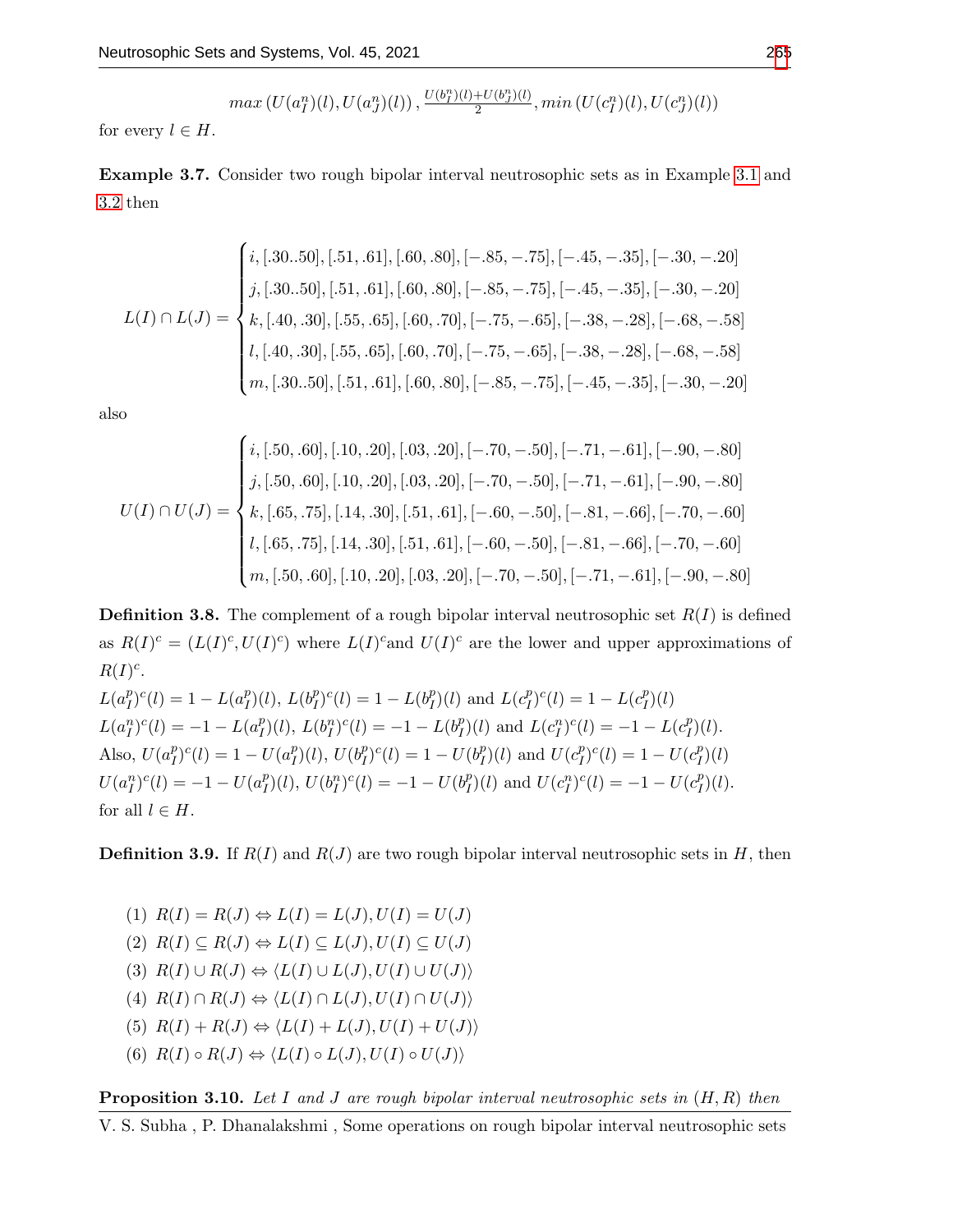(1)  $I^c(I^c) = I$  $(2) L(I) \subseteq U(I)$ (3)  $(L(I) \cup L(J))^c = L(I)^c \cap L(J)^c$ (4)  $(L(I) \cap L(J))^c = L(I)^c \cup L(J)^c$ (5)  $(U(I) \cup U(J))^c = U(I)^c \cap U(J)^c$ (6)  $(U(I) \cap U(J))^{c} = U(I)^{c} \cup U(J)^{c}$ 

**Proposition 3.11.** If  $R(I)$  and  $R(J)$  are rough bipolar interval neutrosophic sets then

- (1)  $(R(I) \cup R(J))^c = (R(I))^c \cap (R(J))^c$
- (2)  $(R(I) \cap R(J))^c = (R(I))^c \cup (R(J))^c$

**Proposition 3.12.** If I and J are bipolar interval neutrosophic sets such that  $I \subseteq J$  implies  $R(I) \subseteq R(J)$ 

- (1)  $R(I \cup J) \supseteq R(I) \cup R(J)$
- $(2)$   $R(I \cap J) \supseteq R(I) \cap R(J)$

**Proof**: Let 
$$
l \in H
$$
 then

$$
L(a_{I\cup J}^n)(l) = \bigwedge_{z \in [l]_R} a_{I\cup J}^n(z)
$$
  
= 
$$
\bigwedge_{z \in [l]_R} \max \{a_I^n, a_J^n\}
$$
  

$$
\ge \max \left\{\bigwedge_{z \in [l]_R} a_I^n, \bigwedge_{z \in [l]_R} a_J^n\right\}
$$
  
= 
$$
\max \{L(a_I^n), L(a_J^n)\}
$$
  
= 
$$
L(a_I^n) \cup L(a_J^n)
$$

for all  $l \in H$ .

Similarly we can prove  $L(b_{I\cup J}^n)(l)\leq L(b_I^n)\cup L(b_J^n)$  $L(c_{I\cup J}^n)(l) \leq L(c_I^n) \cup L(c_J^n)$  $L(a_I^p)$  $\binom{p}{I\cup J}(l) \leq L(a_I^p)$  $_{I}^{p})\cup L(a_{J}^{p})$  $\binom{p}{J}$  $L(b_I^p)$  $\binom{p}{I\cup J}(l) \geq L(b_I^p)$  $\binom{p}{I} \cup L(b_J^p)$  $\binom{p}{J}$  $L(c_I^p)$  $\binom{p}{I\cup J}(l) \geq L(c_I^p)$  $\binom{p}{I} \cup L(c_j^p)$  $\binom{p}{J}$ Hence,  $L(I \cup J) \supseteq L(I) \cup L(J)$ 

### 4. Conclusions

In this paper we introduce the notion of rough bipolar interval neutrosophic set. We also study some properties of this set and prove some propositions. The rough bipolar interval neutrosophic set is a combination of rough bipolar set and interval neutrosophic set. The proposed concept can be used in many aplications such as decision making problem, recognition pattern etc.